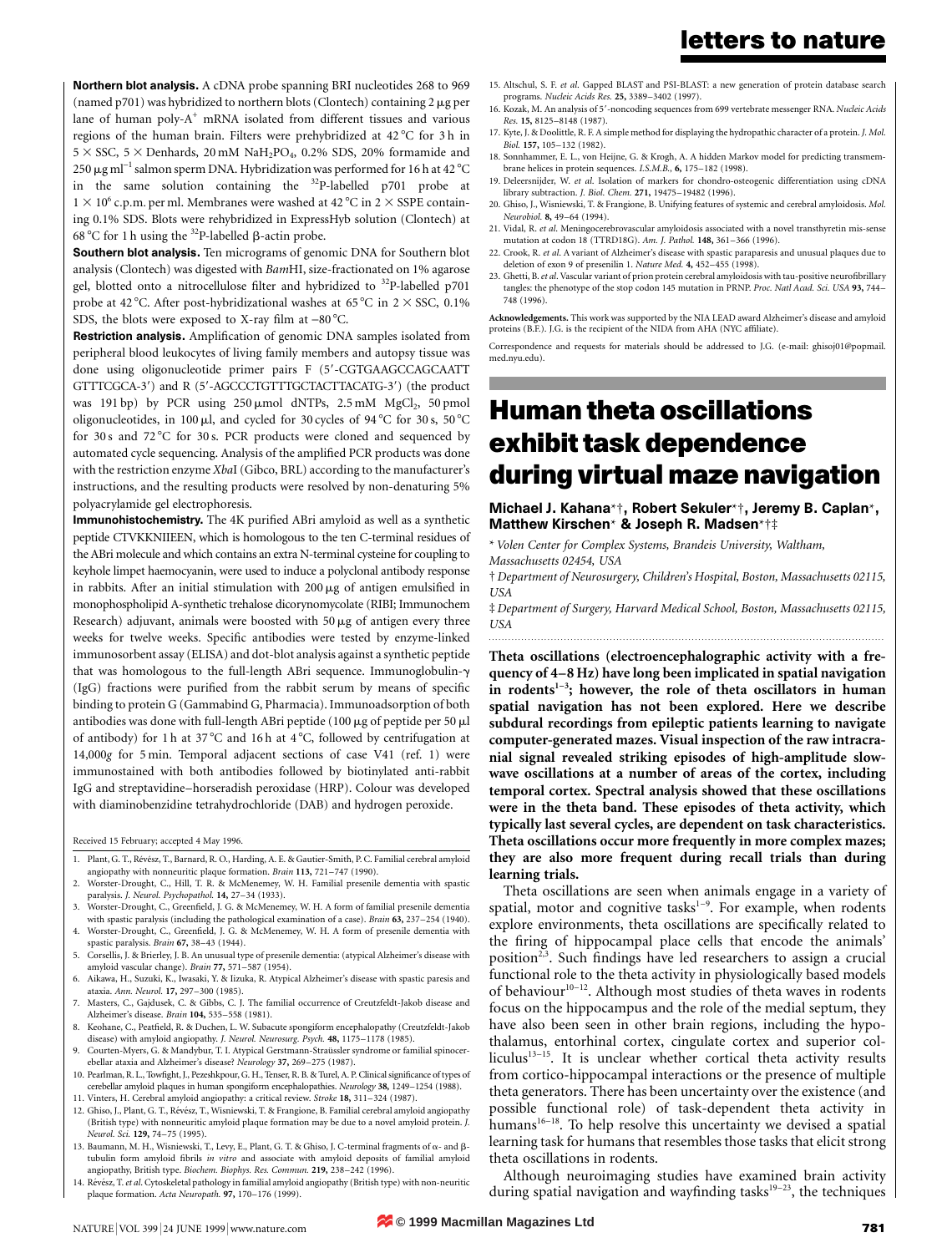### letters to nature

used (positron emission tomography and functional magnetic resonance imaging) lack the temporal resolution needed to observe spectrally distinct brain activity such as theta oscillations. We have recorded intracranially from multiple cortical loci in humans who are exploring an unfamiliar, computer-simulated environment. Our results demonstrate both the existence and task dependence of theta oscillations during maze learning.

We tested three patients with medically intractable epilepsy who had arrays of subdural electrodes implanted for one to two weeks to localize the site or sites of seizure onset. The placement of these arrays was determined by the clinical team so as to best localize suspected epileptogenic foci and to identify functional regions to be avoided in surgery.

Unlike scalp electroencephalograms (EEG), intracranial EEG (iEEG) provides direct access to population activity in theoretically important cortical regions located on the brain's ventral surface. In addition, iEEG offers improved spatial resolution without attenuation of brain signals by the skull and scalp. iEEG also avoids muscle artefacts, including eye movements $24$ .

Subjects used a computer keyboard to navigate through visually rich, computer-rendered, three-dimensional mazes. Each virtual maze comprised a series of corridors, each leading to a T-junction (Fig. 1a). The subject's aim was to navigate as quickly and accurately as possible from a starting point to a goal position.

Subjects traversed each maze in two modes, denoted Study and Test. In Study mode, arrows placed at junctions directed subjects through the maze (Fig. 1b). In Test mode, the arrows were removed, forcing subjects to rely on a learned representation of the maze. Subjects navigated each maze four times in Study mode, and then navigated the same maze in Test mode until they could traverse the maze three times successively without errors.

Figure 2a shows a sample iEEG trace recorded from an electrode on the inferior frontal gyrus in subject  $1$  (Talairach<sup>25</sup> coordinates: L-R =  $-49$ , A-P =  $+21$ , I-S =  $-4$  mm). This trace represents brain activity during a single maze traversal in Test mode. The complex waveform is interrupted by episodes of rhythmic slow-



Figure 1 Navigation of computer-rendered multiple T-junction mazes. a, Blueprint of a sample 12-junction maze. Plus sign marks start position; diamond marks finish position. Arrows indicate the correct path. Dotted lines mark invisible barriers. **b**, Six sample views of the virtual environment, such as a subject would see when traversing a maze.

wave activity (Fig. 2a). These slow waves are in the theta range and appear during both Study and Test trials in all three subjects, and in many brain regions.

Our finding that theta activity is not continuous but occurs in distinct, well defined episodes can be seen in the frequency-time spectrogram (Fig. 2b) for each maze. Z-scores, thresholded at  $z = 1$ , are plotted for task power relative to the distribution of power across all maze trials (both long and short). The overall peak in the theta range can be seen consistently across both Study and Test trials (Fig. 2c).

To determine how theta episodes were related to specific attributes of our maze-learning task we compared power spectra obtained during long (12-junction) and short (6-junction) mazes. We had previously established that 12-junction mazes pose a serious challenge for any inexperienced subject, whereas 6-junction mazes are typically mastered by the first test trial (data not shown). Consistent with these normative findings, our three subjects took approximately 10 trials to learn long mazes, but only one or two learning trials to master short mazes. To test whether theta activity was sensitive to the increased cognitive demands of the long mazes we compared the probability of a theta episode occurring during performance of long versus short mazes. For each subject, at certain cortical loci, the percentage of maze trial time spent in theta episodes  $(P_{\theta})$  was greater for long mazes than for short mazes  $(P < 0.01$  by a two-tailed Mann-Whitney U-test). In those electrodes showing significantly higher  $P_{\theta}$  for long mazes as compared with short mazes, mean  $P_{\theta}$  was 15% for long mazes and 10% for short mazes.

The median duration of theta episodes in long mazes was 720 ms (95th percentile  $= 1,630 \,\text{ms}$ ) and in short mazes the median duration was 685 ms (95th percentile  $= 1,405$  ms). These values were computed only across electrodes that showed a significant effect of maze complexity. We found no electrodes that recorded more theta



Figure 2 Theta oscillations revealed by intracranial EEG. a, Upper trace, sample iEEG trace from study trial 4, maze 15 recorded from an electrode on the inferior frontal gyrus in subject 1. Key presses are indicated by F (forward), R (right) and L (left). Lower trace, enlarged view of the boxed region, emphasizing the theta oscillation. b, Time-frequency spectrograms for all trials in maze 15 recorded from the same electrode as in  $a$ . The colour scale (bottom) reflects  $z$ -score relative to wavelet-window power across all maze trials. Rows 1-4, study trials; row 5, a test trial in which the subject made an error; rows 6-8, error-free test trials. c, Average power for each trial.

**© 1999 Macmillan Magazines Ltd**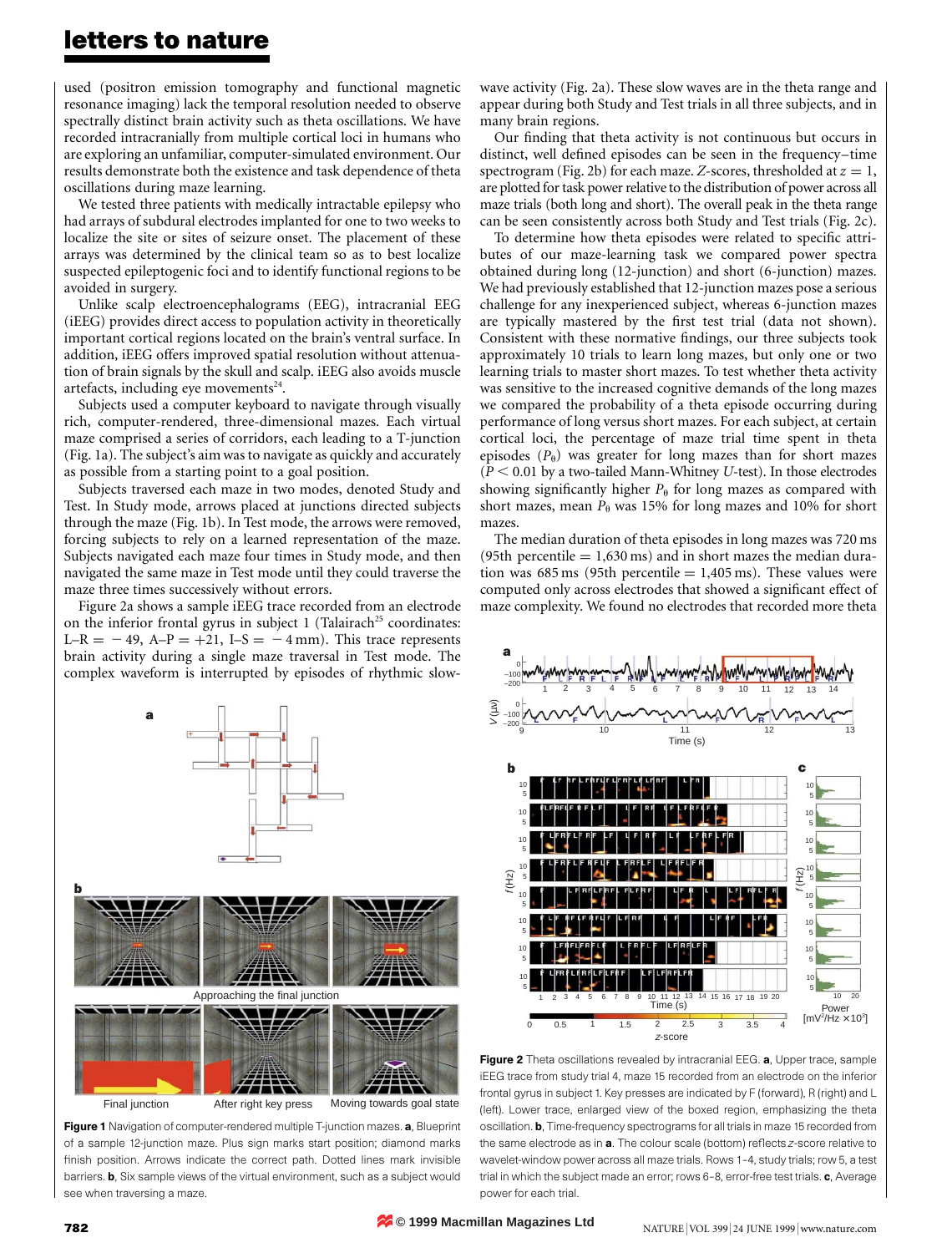activity for short mazes than for long mazes. The locations of the 48 (out of 171) electrodes that exhibited this task complexity effect are shown in Fig. 3a–c. This difference in  $P_{\theta}$  also showed up as a difference in the average power spectra for most of the significant electrodes, with the same direction of difference between long and short maze trials (Fig.  $3d-g$ ).

Research on learning has been advanced by the theoretical distinction between encoding and retrieval processes<sup>26</sup>. To investigate whether theta activity might have a different role in retrieval from its role in encoding we examined theta episodes separately in the first four Study trials and the final three Test trials across all mazes. In 45 electrodes, theta episodes occurred more frequently during Test trials than during Study trials ( $P < 0.01$ ). No electrodes showed the reverse pattern.

As has been found in rodents, theta oscillations in our experiments with human subjects occur during spatial navigation. These oscillations are visually striking against a complex background signal. However, our recordings are from the cortical surface and not from the hippocampus itself. Further work is required before we can make precise statements about the link between our observation of human theta waves and the literature on hippocampal and cortical theta activity in rodents.

Because our observations came only from individuals with epilepsy, we cannot guarantee that non-epileptic brains would show theta oscillations identical to those reported here. To reduce the sensitivity of our analysis to epileptic artefacts, we focused not on the presence of theta activity per se, but on the task-related properties of theta episodes. Additionally our results are not artefacts of the intermittent sharp transients  $(70-200 \text{ ms})$  sometimes seen in epileptic brains. Indeed, our results are essentially unchanged when the criterion for a theta episode is decreased from 500 to 167 ms. Further, although in subjects 2 and 3 there is some overlap between the epileptogenic tissue and the electrodes showing task-related theta activity, in subject 1, whose raw signal showing theta oscillations is illustrated in Fig. 2, electrodes showing task-related theta were not near the clinically identified epileptogenic focus.

In summary, our spatial learning task not only reveals clear



Figure 3 Electrode locations and task-dependent theta activity seen for all three subjects, shown on three diagrams of a standard brain. a, Right lateral view. b, Left lateral view. c, Inferior view. Circles, triangles and squares represent electrodes in subjects 1, 2 and 3, respectively. Electrodes filled in red recorded increased theta activity during long mazes relative to short mazes ( $P < 0.01$ , two-tailed Mann-Whitney  $U$ ); open symbols denote electrodes that did not meet our significance threshold. This maze complexity effect also appear in the average power spectra for long (blue plots) vs. short (green plots) mazes, shown for selected electrodes (d-g).

evidence of theta activity, but also shows that it occurs in distinct, task-dependent episodes. Because these theta episodes become more frequent in long mazes and during retrieval, it is likely that theta oscillations are important in human spatial cognition.  $\Box$ 

#### Methods

**Subjects.** Our three subjects were of average range personality and intelligence and were all able to learn the mazes. Subject 1 (female, age 16) and subject 3 (male, age 19) performed within the range of college students, while subject 2 (male, age 14) had more difficulty. Our research protocol was approved by the institutional review board at Children's Hospital and we obtained informed consent from subjects and their guardians.

Procedure. Subjects learned to navigate computer-rendered multiple-Tjunction mazes. Because their visual features were uniform, the mazes offered subjects no information about their position. The subjects' position and viewing angle were manipulated to simulate virtual movement. A subject could move in three different ways: pressing the forward/up arrow key moved the subject down a corridor over the course of 280 ms, and pressing the left or right arrow instantly changed the subject's view by 90 degrees in the respective direction. The maze had to be navigated completely from start to finish. Although these constraints compromised some of the freedom of the subjects to move ad lib through a maze, they equated the data format across error-free trials. The sequence of successive turns excluded maze sequences with three consecutive turns in the same direction, preventing the maze from crossing itself. We created a random pool of 6-, 8- and 12-junction mazes. Invisible barriers kept subjects from moving down incorrect corridors.

One testing session involved navigating 20 different mazes. The first four mazes were practice mazes (8-junction), excluded from analysis. Eight mazes were short (6-junction) and eight were long (12-junction), presented in random order. Subjects 2 and 3 each performed one session and subject 1 performed two sessions.

Intracranial EEG recording. Grids and strips contained multiple platinum electrodes with inter-electrode spacing of 1 cm. The locations of the electrodes were determined using co-registered postoperative computed tomograms and preoperative magnetic resonance imaging by an indirect stereotactic technique<sup>25</sup>. The iEEG signal was amplified, band-pass filtered (0.5-100 Hz single pole), digitized at 200 Hz, recorded on analogue videotape using Telefactor apparatus and then copied from videotape to disk. In this conversion process, degradation of the recording medium caused the loss of occasional samples. Missing samples were assigned interpolated values equal to the average of the two adjacent sample values.

Spectral analysis. Spectrograms (Fig. 2b) were computed using a Morlet wavelet transform<sup>27</sup> with a sliding window (16 cycles) in  $0.5$  Hz increments. spectrogram values were thresholded at mean  $+$  one standard deviation  $(z = 1)$  computed from all maze trials across all wavelet windows. Average power spectra were computed in MATLAB<sup>TM</sup> with a Welch's window (window, 2 s; overlap, 1 s). Trial power (Fig. 2c) was computed across all fast Fouriertransform windows for the trial. Power spectra for a given maze length (Fig. 3d-g) were computed across all windows in all trials of mazes with a given length. A theta episode is defined as a duration longer than 500 ms (roughly three theta cycles) throughout which the power exceeds  $z = 1$  (relative to the distribution of wavelet-window power across all maze trials) on at least one frequency in the range 4-8 Hz (1 Hz increments). For a given trial, the percentage of maze trial time spent in theta episodes  $(P_{\theta})$  is the total time in theta episodes divided by the total time in the trial.

Resections. All subjects underwent subsequent resection of epileptogenic tissue (subject 1, right frontal lobe focus 2 cm  $\times$  3 cm, involving orbital gyrus; subject 2, right inferior occipital and inferomedial temporal cortex from a posterior approach; subject 3, standard anterior left temporal lobectomy, including amygdala and some hippocampus).

Received 5 February; accepted 12 April 1999.

- 1. Winson, J. Loss of hippocampal theta rhythm results in spatial memory deficit in the rat. Science 201, 160±163 (1978).
- 2. O'Keefe, J. & Recce, M. Phase relationship between hippocampal place units and the EEG theta rhythm. Hippocampus 3, 317-330 (1993).
- 3. Skaggs, W. E., McNaughton, B. L., Wilson, M. A. & Barnes, C. A. Theta phase precision in hippocampal neuronal populations and the compression of temporal sequences. Hippocampus 6, 149±172 (1996).